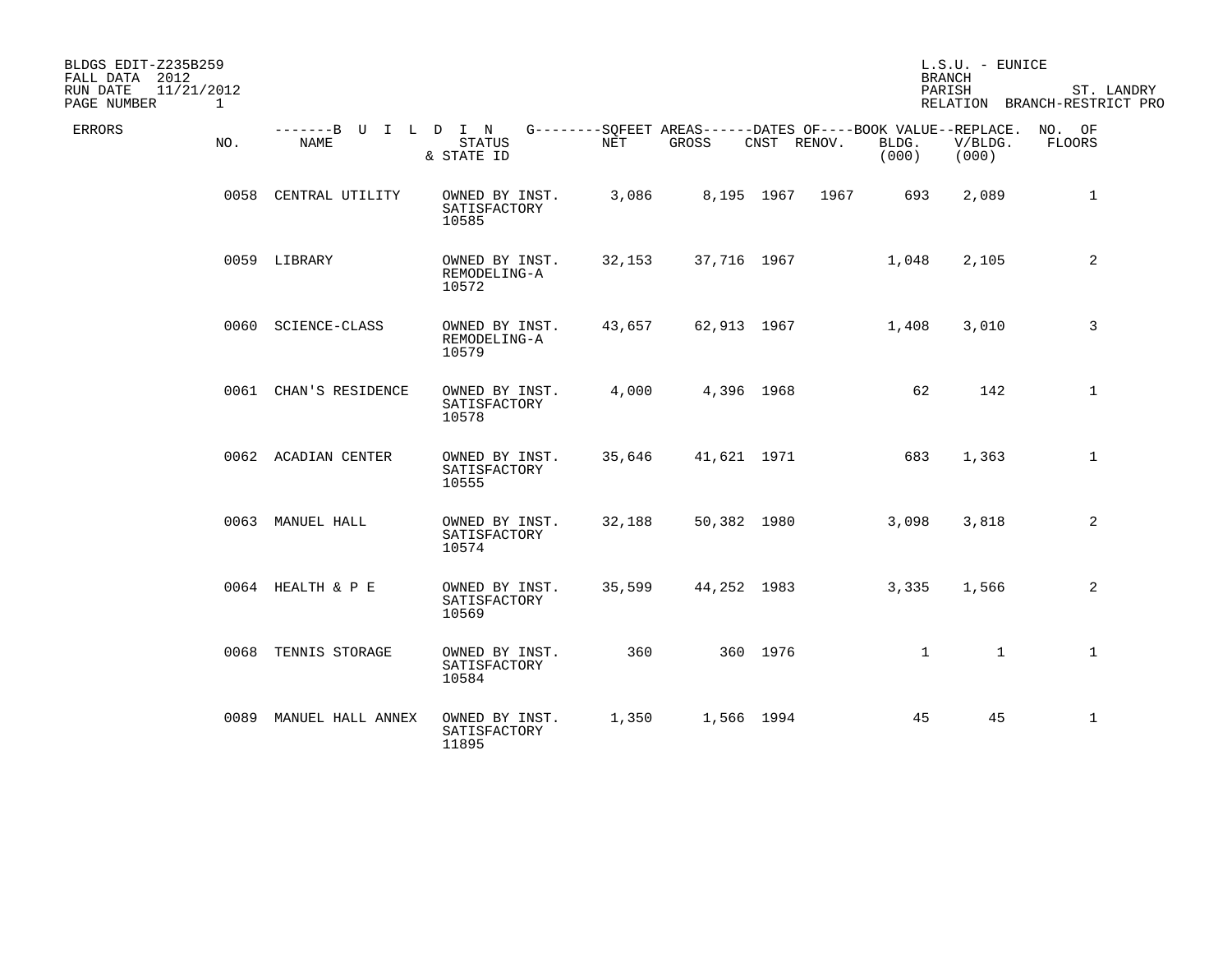| BLDGS EDIT-Z235B259<br>FALL DATA<br>2012<br>RUN DATE<br>11/21/2012<br>2<br>PAGE NUMBER |                           |                                         |            |             |                                                                            |                | $L.S.U.$ - EUNICE<br><b>BRANCH</b><br>PARISH<br>RELATION | ST. LANDRY<br>BRANCH-RESTRICT PRO |
|----------------------------------------------------------------------------------------|---------------------------|-----------------------------------------|------------|-------------|----------------------------------------------------------------------------|----------------|----------------------------------------------------------|-----------------------------------|
| <b>ERRORS</b><br>NO.                                                                   | -------B U<br><b>NAME</b> | ILDIN<br><b>STATUS</b><br>& STATE ID    | <b>NET</b> | GROSS       | G--------SQFEET AREAS------DATES OF----BOOK VALUE--REPLACE.<br>CNST RENOV. | BLDG.<br>(000) | V/BLDG.<br>(000)                                         | NO. OF<br>FLOORS                  |
| 0096                                                                                   | <b>GREENHOUSE</b>         | OWNED BY INST.<br>SATISFACTORY<br>12096 | 434        |             | 434 1995                                                                   | 25             | 25                                                       | 1                                 |
| 0097                                                                                   | HLTH SCI & TECHNOL        | OWNED BY INST.<br>SATISFACTORY<br>12556 | 27,539     | 43,835 1997 |                                                                            | 3,098          | 4,414                                                    | 2                                 |
| 0100                                                                                   | GROUNDS MAINTENANC        | OWNED BY INST.<br>SATISFACTORY<br>13696 | 6,036      | 6,415       | 2003                                                                       | 200            | 200                                                      | $\mathbf 1$                       |
| 0101                                                                                   | MANUAL HALL ANNEX         | OWNED BY INST.<br>SATISFACTORY<br>13697 | 2,729      | 4,352 2004  |                                                                            | 304            | 250                                                      | 1                                 |
| 0107                                                                                   | LOCKER ROOM               | OWNED BY INST.<br>SATISFACTORY<br>15928 | 2,755      | 3,675 2009  |                                                                            | 460            | 490                                                      | 1                                 |
|                                                                                        | 0111 CLASS COMM EDUC      | OWNED BY INST.<br>SATISFACTORY<br>40100 | 30,655     | 47,589      | 2012                                                                       | 7,500          | 7,500                                                    | 2                                 |